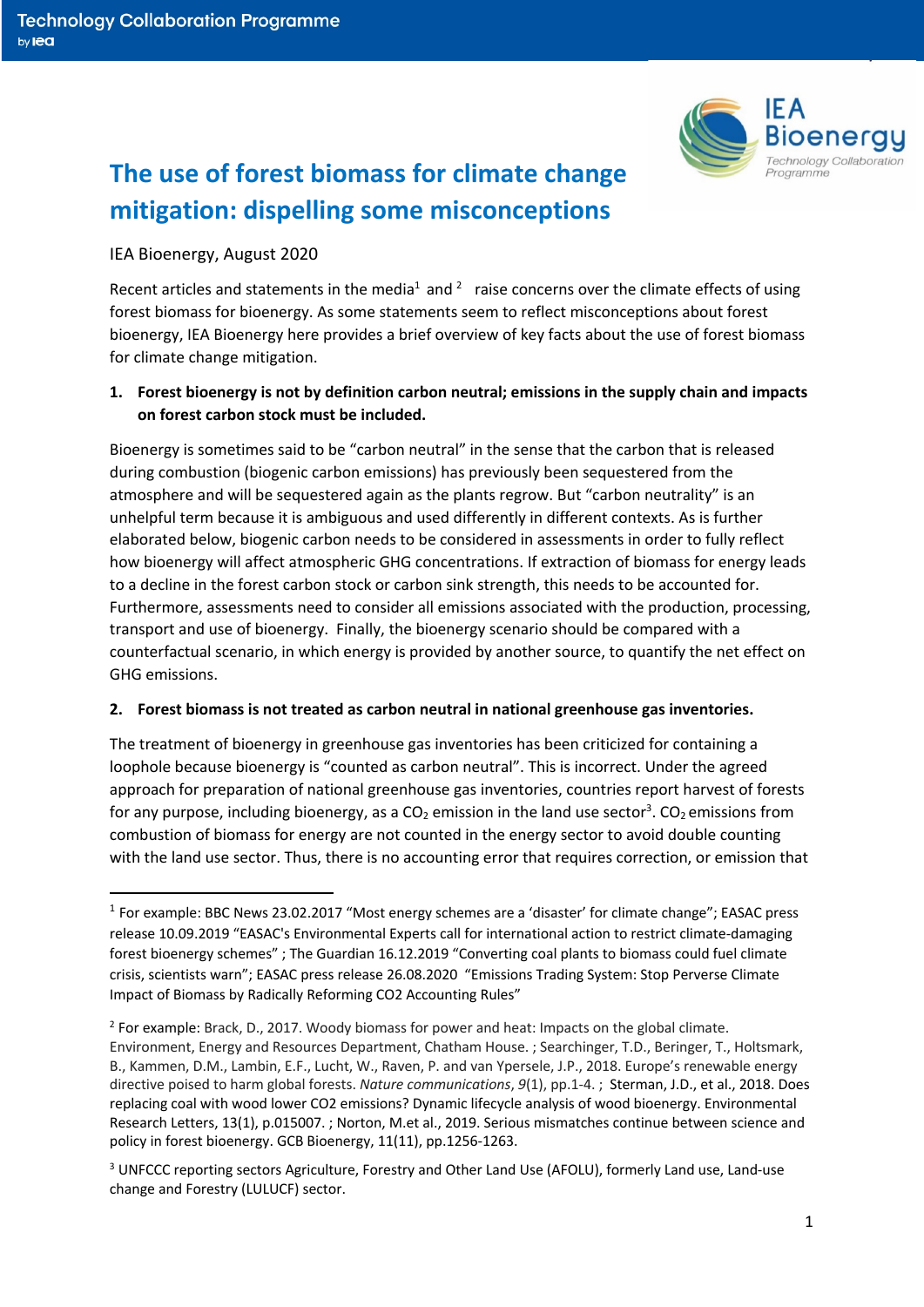is overlooked in reporting, and bioenergy is not assumed to be carbon neutral: if bioenergy leads to a reduction (or slower growth) in forest carbon stock this is reflected in national inventories<sup>4</sup>. Fuel use in the supply chain is counted in the energy sector of the country where the fuel is consumed, as for all other traded materials including energy carriers.

Where biomass for bioenergy is traded, the importing country reports no emissions, while the exporting country reports the emissions in the land sector. This convention could be criticised as supporting "outsourcing" of emissions by the importing country. This issue applies also to off-shore manufacturing. For instance, a large share of emissions associated with production of goods consumed in Europe is reported by China, where manufacturing occurs<sup>5</sup>. The case of biomass imports for bioenergy is an example where policymakers have recognized and taken action to address this challenge<sup>6</sup>. The EU RED II requires that forest biomass is sourced only from locations where legislation at national/subnational level, or management systems at the forest sourcing area, ensure that forests are regenerated and that carbon stocks and sink levels in the forest are maintained or strengthened over the long term<sup>7</sup>. Specifically concerning EU pellet importation from the United States, data show that forest carbon stocks in the south-eastern United States (SE US) where biomass is sourced, are steadily increasing<sup>8</sup>, and biomass harvests for wood pellets represent only a small fraction of harvest removals from forests in the SE US $9$ .

## **3. Climate effects of using woody biomass cannot be determined at stand level; assessments need to be made at the landscape (estate) level.**

A forest estate is generally managed as a series of stands of different ages, harvested at different times, to produce a constant supply of wood products. When considered at stand level, much of the carbon that has been sequestered into the stand as the trees grow is abruptly lost from the stand at the time of harvest, and is not fully sequestered again until the stand has reached harvest age. Standlevel assessments that start the accounting when the stand is harvested will, therefore, show upfront emissions and a delay before forest bioenergy contributes to net reductions in atmospheric  $CO<sub>2</sub>$ , particularly in long-rotation forests.

However, across the whole forest estate (landscape), i.e. at the scale that forests are managed, carbon losses in harvested stands are balanced by carbon gains (growth) in other stands, so the carbon stock of production forests is roughly stable. The magnitude of the carbon stocks in forest landscapes depends on biophysical factors such as soil and climate conditions, historic and current management regimes, and events such as storms, fires and insect outbreaks. To quantify the climate

<sup>4</sup> However, there is incomplete coverage under the Kyoto Protocol because only some countries account for their GHG emissions in the second (2013- 2020) commitment period. Under the Paris Agreement, commencing 2020, all parties will include the land sector in their national accounting.

<sup>5</sup> E.g. Chen, Q., Löschel, A., Pei, J., Peters, G.P., Xue, J. and Zhao, Z., 2019. Processing trade, foreign outsourcing and carbon emissions in China. Structural Change and Economic Dynamics, 49, pp.1-12.

<sup>6</sup> see EU Renewable Energy Directive II, L 328/97 (point 102), '… harvesting in forests is carried out in a sustainable manner in forests where regeneration is ensured ...'

<sup>7</sup> EU Renewable Energy Directive II, L 328/131-132, Article 29, par. 6-9

<sup>8</sup> Woodall, C. et al. (2015). The U.S. Forest Carbon Accounting Framework: Stocks and Stock Change, 1990-2016. USDA Forest Service, Newtown Square, PA. https://www.fs.fed.us/nrs/pubs/gtr/gtr\_nrs154.pdf [November 28, 2019].

<sup>&</sup>lt;sup>9</sup> Dale, V. et al. (2017). Status and prospects for renewable energy using wood pellets from the southeastern United States. GCB Bioenergy (2017)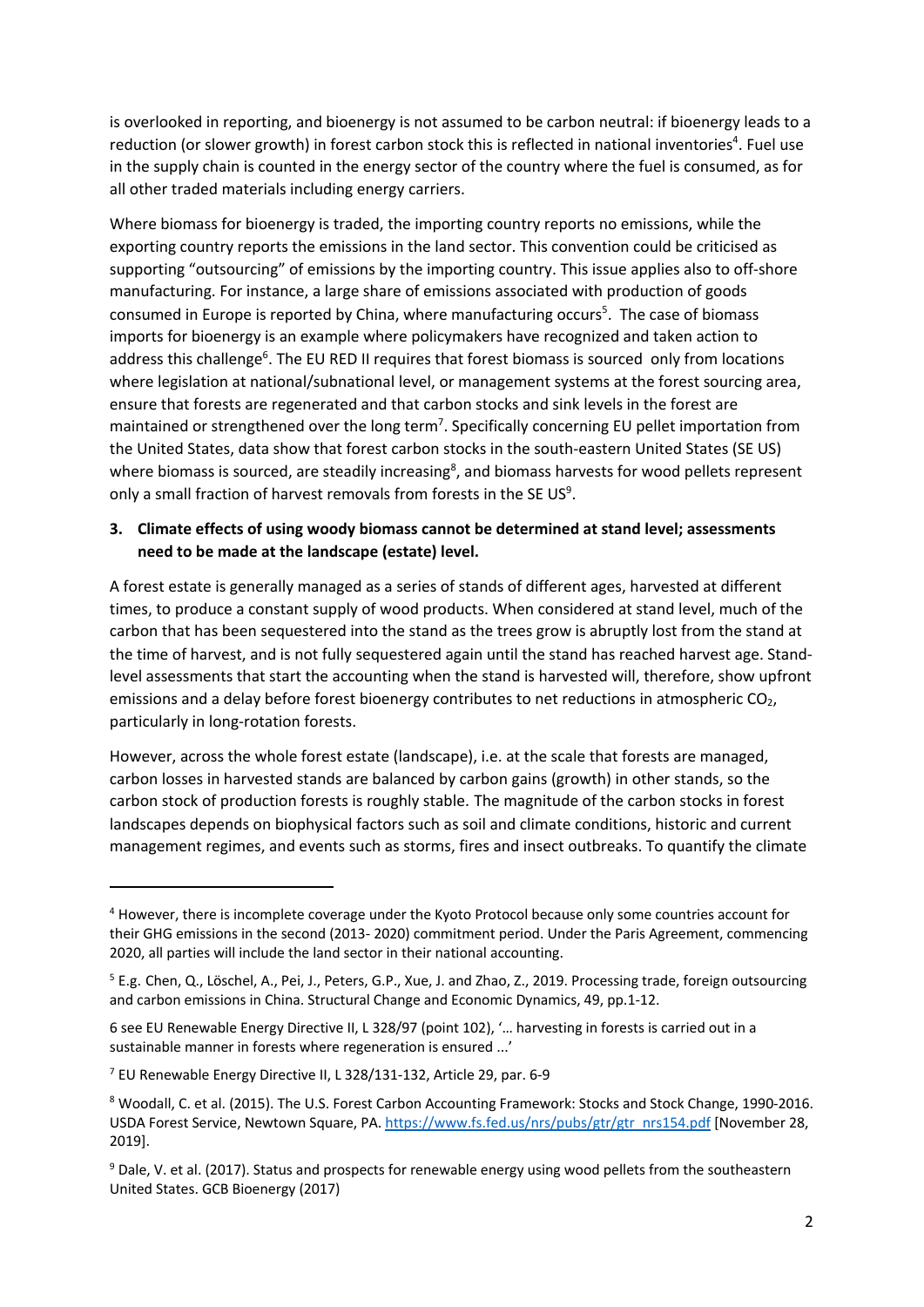effects of harvesting woody biomass for energy and other products, the effect of this harvesting on the development of carbon stocks at the landscape level needs to be determined.

Landscape-scale assessment can provide a more complete representation of the dynamics of forest systems, as it integrates the effects of all changes in forest management and harvesting that take place in response to – experienced or anticipated – bioenergy demand. The landscape approach therefore helps to identify how total forest carbon stocks are affected by specific changes in forest management. For instance, if a new management regime with more residues and/or trees extracted, or a shorter rotation length, leads to a long term decline in the carbon stock and carbon sink capacity of the forest estate, this would reduce the climate benefit. On the other hand, an increase in demand for bioenergy and other forest products could also incentivise changes in forest management (e.g., improved site preparation, use of nurse trees, advanced genetics, measures to reduce risks for forest fires or pests/diseases) that enhance forest sink strength and carbon stocks.

## **4. Forest biomass is a renewable energy source if forest productivity is maintained.**

Forest biomass is renewable if it is harvested from forests that are managed such that there is no loss of productive capacity – i.e., so that growth rate and therefore capacity to sequester carbon are maintained over successive rotations. Sustainable forest management is key to maintaining healthy and productive forests. Biomass derived from deforestation should not be recognized as renewable.

# **5. The climate change effect of using biomass for energy cannot be determined by comparing GHG emissions at the point of combustion.**

It is sometimes stated that CO<sub>2</sub> stack emissions per MWh inevitably increase when biomass replaces coal. However, at the point of combustion, wood and coal have similar  $CO<sub>2</sub>$  emission factors, as the ratio of heating values between the two fuels is similar to the ratio of carbon content. Furthermore, biomass fuel characteristics (moisture content, grindability, heating value) affect the energy efficiency of co-firing systems. In large coal power plants, there can be a derating of a few percent, as there is more flue gas generated per GJ of fuel, which leaves the stack at a temperature above the ambient temperature resulting in so-called stack losses. However, when the co-firing ratio is low (<10%) there is usually no significant efficiency penalty. Fuel type (both coal and biomass) also matters. For low rank coal, biomass co-firing (especially torrefied biomass) can increase the boiler efficiency and net power plant efficiency. The outcome also depends on modifications made when power plants are adapted to using biomass (e.g., investments in steam turbine upgrades and internal waste heat utilization to dry biomass fuel).

More importantly, comparing emissions at the point of combustion does not show the effect on atmospheric GHG concentrations of switching from fossil fuels to biomass. There is a fundamental difference between fossil fuels and biomass: burning fossil fuels releases carbon that has been locked up in the ground for millions of years, while burning biomass emits carbon that is part of the biogenic carbon cycle. In other words, fossil fuel use increases the total amount of carbon in the biosphereatmosphere system, while bioenergy systems operate *within* this system; if the forest carbon stock is constant there is no net transfer of carbon to the atmosphere.

Instead of comparing GHG emissions at the point of combustion, the biogenic carbon flows and fossil GHG emissions associated with the complete life cycle of the bioenergy system need to be compared with the GHG emissions in a realistic reference situation (counterfactual scenario) where energy sources other than bioenergy are used. Also, indirect impacts (positive or negative) on land use, wood products and fossil fuel use need to be considered.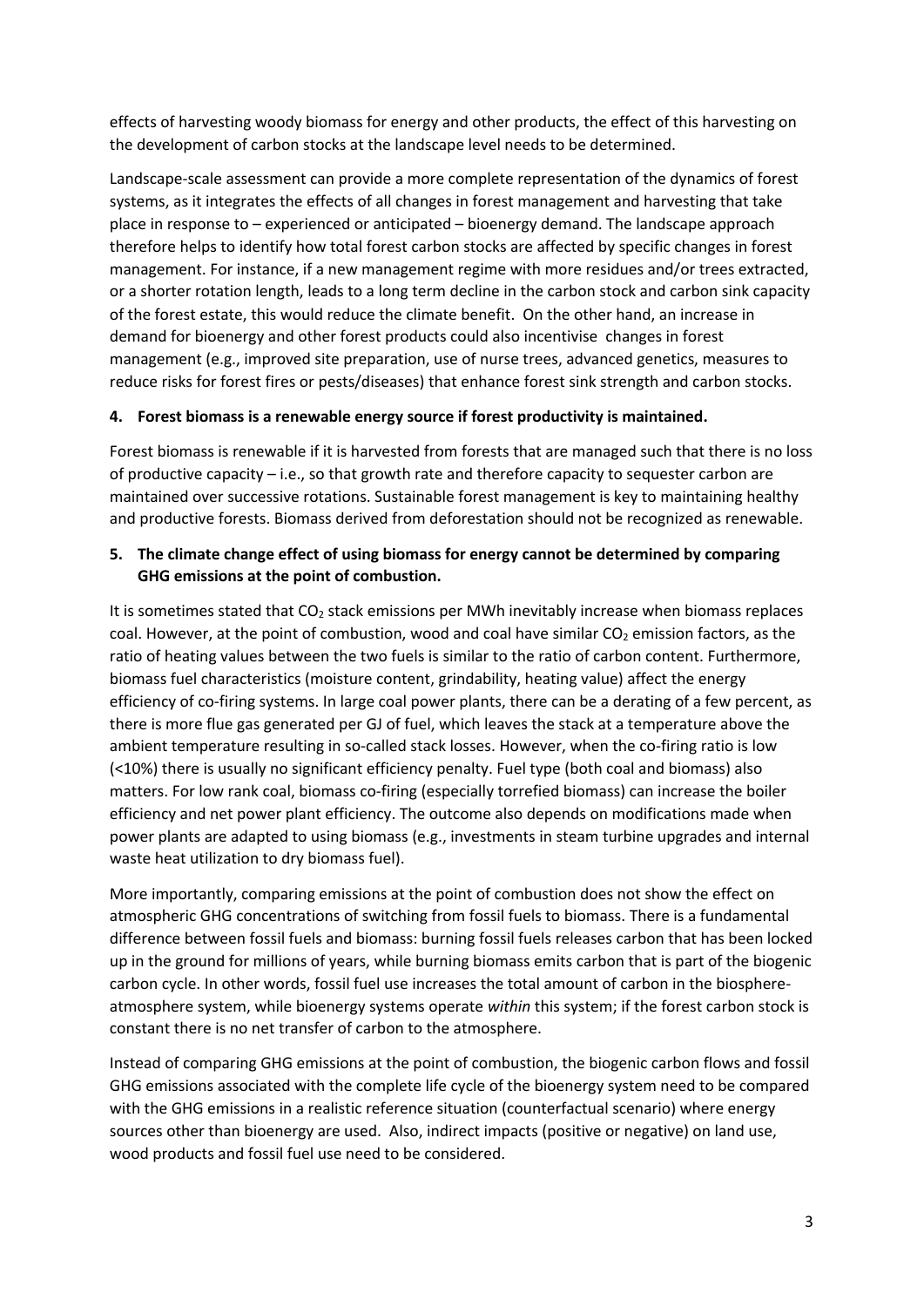# **6. Long-distance transport does not negate the climate benefits of woody biomass as a renewable energy source.**

Fossil energy used in the biomass supply chain is generally small compared to the energy content of the bioenergy product, even when transported internationally. For example, the fossil fuel use related to cultivation and processing of wood pellets corresponds to between 2.5 and 15 g CO2/MJ<sup>10</sup>. Transporting pellets between North America and Europe increases supply chain emissions by up to 5 g CO2/MJ11 (*for comparison: the life cycle GHG emissions of hard coal (supply & combustion) is around 112 g CO2/MJ*). Thus, long-distance transport does not negate the climate benefits of forest-based bioenergy; these supply chains still offer substantial climate benefit when sourced from sustainable biomass.

# **7.** Switching from coal to woody biomass reduces atmospheric CO<sub>2</sub> over time scales relevant to **climate stabilisation.**

Some articles point to the fact that forest-based bioenergy systems can cause a short-term increase in emissions, although delivering mitigation in the longer term, and claim that bioenergy is not compatible with climate change goals if it has a payback period of more than a decade, due to the urgent need to address climate change.

First, there remains disagreement about the appropriate methodological approach for calculating payback time. Stand-level assessments are in our view not appropriate since they represent the assessed system as a strict sequence of events (e.g., site preparation, planting or natural regeneration, thinning and other silvicultural operations, final felling) that in reality occur simultaneously across the forest landscape (see point 3). The outcome for stand-level assessments will vary dramatically for the same system, depending on which starting point is chosen (time of replanting or time of harvest). Moreover, defining a realistic counterfactual for the calculation of payback times is critical, but challenging, considering the dynamics of forestry systems. Some studies use unrealistic assumptions for counterfactuals, e.g. assuming that forests planted for commercial use are left unharvested when there is no demand for bioenergy, and ignoring that most forest biomass used for bioenergy is a by-product of high value timber.

Second, the relationship between net emissions, global warming and climate stabilisation is complex. The IPCC 1.5 report<sup>12</sup> shows many alternative trajectories towards stabilization temperatures of 1.5 and 2 °C. The IPCC emphasizes the need for transformation of all the major sectors of society to achieve net zero CO<sub>2</sub> emissions, and finds a requirement for carbon dioxide removal in many scenarios. The IPCC's assessment of current scientific understanding does not conclude that individual measures towards achieving transformation need to meet specific "payback periods".

 $10$  or up to 25 g CO2/MJ when fossil fuel is used for drying, which is uncommon in modern pellet plants.

<sup>&</sup>lt;sup>11</sup> J. Giuntoli, A. Agostini, R. Edwards, L. Marelli, 2015. Solid and gaseous bioenergy pathways: input values and GHG emissions. JRC Report EUR 27215 EN. ; Jonker, J.G.G., Junginger, M. and Faaij, A., 2014. Carbon payback period and carbon offset parity point of wood pellet production in the South-eastern United States. Global Change Biology Bioenergy, 6(4), pp.371-389.

<sup>12</sup> IPCC, 2018: Summary for Policymakers. In: *Global Warming of 1.5°C. An IPCC Special Report on the impacts of global warming of 1.5°C above pre-industrial levels and related global greenhouse gas emission pathways, in the context of strengthening the global response to the threat of climate change, sustainable development, and efforts to eradicate poverty* [Masson-Delmotte, V., P. Zhai, H.-O. Pörtner, D. Roberts, J. Skea, P.R. Shukla, A. Pirani, W. Moufouma-Okia, C. Péan, R. Pidcock, S. Connors, J.B.R. Matthews, Y. Chen, X. Zhou, M.I. Gomis, E. Lonnoy, T. Maycock, M. Tignor, and T. Waterfield (eds.)]. *World Meteorological Organization, Geneva, Switzerland, 32 pp.* https://www.ipcc.ch/sr15/chapter/spm/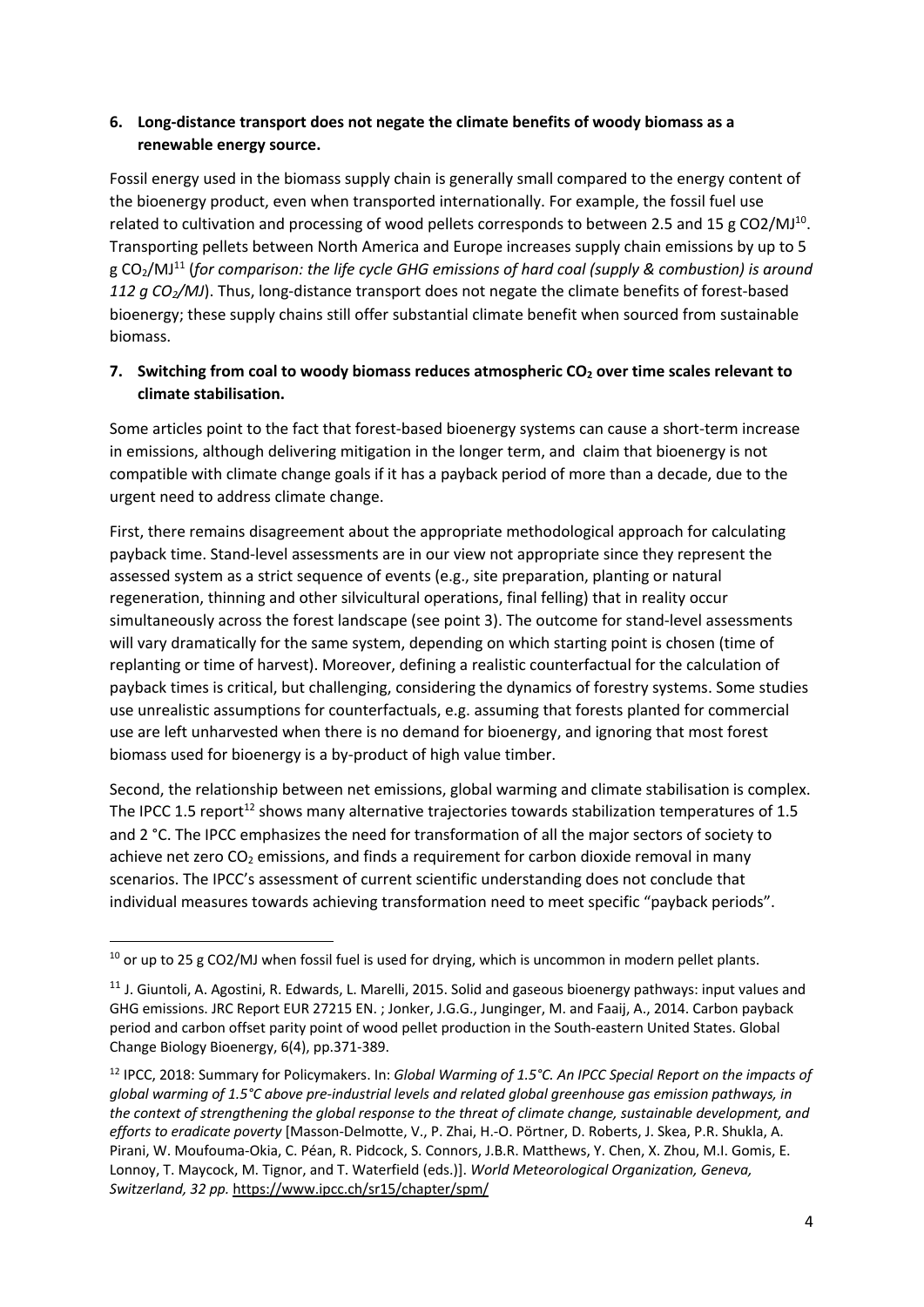**The most important climate change mitigation measure is to transform energy and transport systems so that we can leave fossil carbon in the ground.** Using bioenergy now, in conjunction with other renewables, is an important measure to achieve this. Biomass is a storable, dispatchable energy source that can support the rapid expansion of intermittent renewables, providing grid stability and balancing. In the longer term, biomass is likely to be primarily used in applications where the substitution of carbon- based fuels is particularly difficult, such as in aviation and long-distance marine transportation. Biomass may also be increasingly used in applications that deliver net negative GHG emissions. For the mid- to longer term, the IPCC 1.5 report found most scenarios that deliver climate stabilisation at 1.5 or 2 °C require substantial deployment of negative emissions technologies. Bioenergy linked with carbon capture and storage (BECCS) is one of the major available options for achieving negative emissions. The further transformation of existing power systems will depend on how biobased and other technologies develop to meet future demands, including the development of technologies for providing negative emissions that are not based on biomass.

Concern about near-term emissions is not a strong argument for stopping investments that contribute to net emissions reduction beyond 2030, be it the scaling-up of battery manufacturing to support electrification of car fleets, the development of rail infrastructure, or the development of biomass supply systems and innovation to provide biobased products displacing fossil fuels, cement and other GHG-intensive products. We assert that it is critical to focus on the global emissions trajectory required to achieve climate stabilization, acknowledging possible trade-offs between short- and long-term emissions reduction objectives. **A strong focus on short-term carbon balances may result in decisions that make long-term climate objectives more difficult to meet.**

# **8. Sustainability governance is required to ensure that woody biomass used for energy makes a positive contribution to addressing climate change and other societal goals.**

Scientific studies have shown that forest-based bioenergy can make a substantial contribution to climate stabilisation. Sustainability governance is needed to support achievement of this potential, and minimise the risk of negative outcomes. Many countries have rigorous forest management regulations requiring implementation of sustainable forest management practices.<sup>13</sup> Sustainable forest management, such as defined by FSC- or PEFC-endorsed schemes, is used to manage hundreds of millions of hectares of forest worldwide, and these practices should be deployed more broadly. Sustainability requirements have been developed to govern the eligibility of forest biomass for renewable energy in several countries as well as under the updated European Renewable Energy Directive. Regulations governing eligibility for bioenergy subsidies in the Netherlands, for example, stipulate that natural forests cannot be converted, that biodiversity and forest vitality are at least maintained, that forests must be regrown, and that forest carbon stock must be maintained or increased in the long term. To secure sustainability compliance and oversight throughout the chain, all economic operators are supervised by public authorities and the certification schemes involved.

#### **9. Managed forests can provide greater climate benefits than conservation forests.**

The cessation of harvesting from forests, to allow them to sequester carbon, has been proposed as a climate change mitigation option that also can provide other benefits such as biodiversity protection. There are indeed many good reasons for protecting natural forests. With respect to climate, the IPCC has pointed out that forests managed for producing sawn timber, bioenergy and other wood products can make a greater contribution to climate change mitigation than forests managed for

<sup>&</sup>lt;sup>13</sup> For example, the Montréal Process (https://www.montrealprocess.org/) countries contain 90% of the world's temperate and boreal forests and produce 49% of the world's roundwood.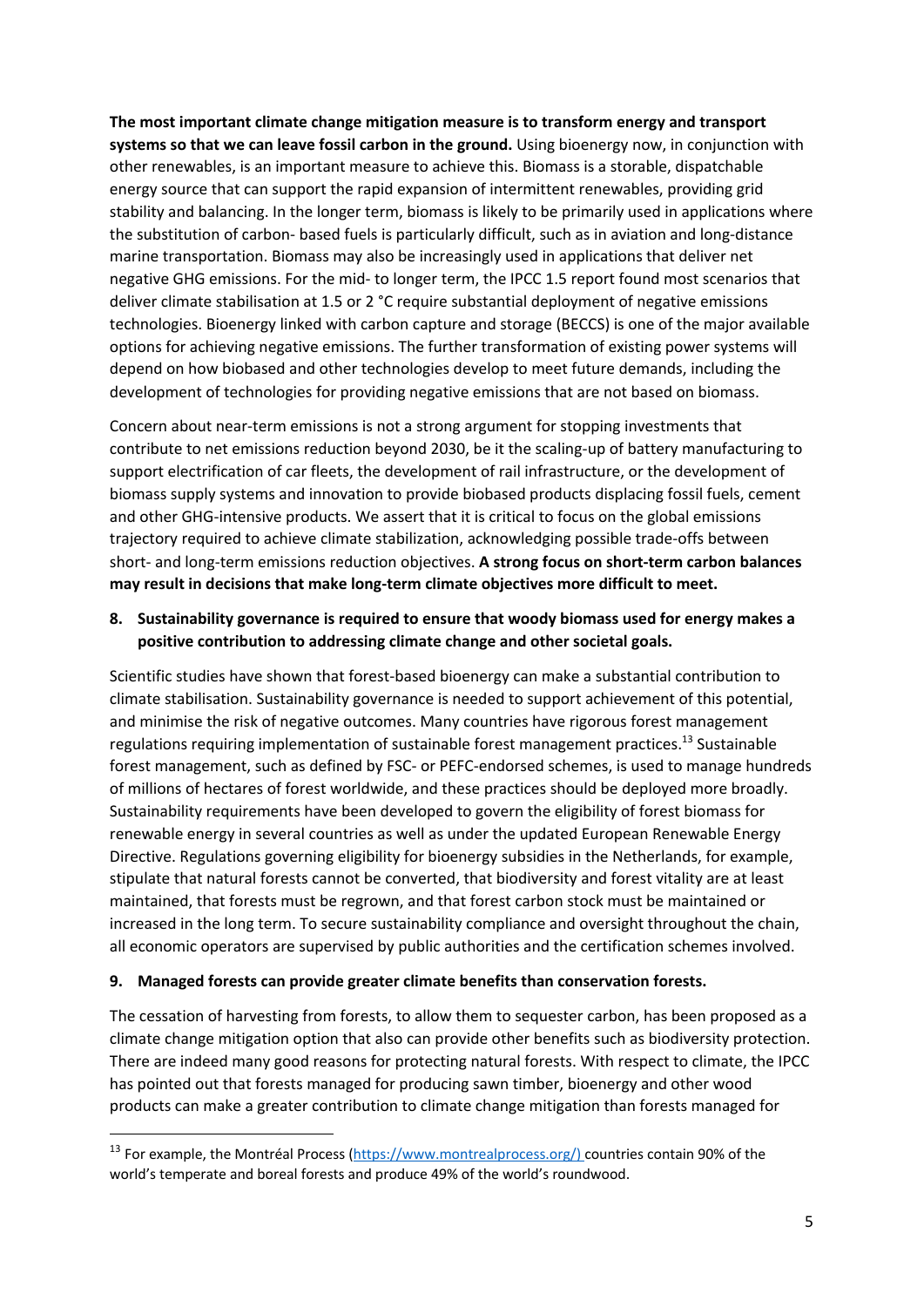conservation alone. This is for three reasons. First, the sink strength diminishes as conservation forests approach maturity; production forests maintained in an actively growing state have high sink strength. Second, wood products displace GHG-intensive materials and fossil fuels. Third, carbon in forests is vulnerable to loss through natural events such as insect infestations or wildfires, as recently seen in many parts of the world including Australia and north America. Managing forests can help to increase the total amount of carbon sequestered in the forest and wood products carbon pools, reduce the risk of loss of sequestered forest carbon, and reduce fossil fuel use.

### **10. Managed forests produce wood for multiple products, not just bioenergy.**

The picture which is often presented, that whole forest stands are cut for bioenergy alone, is misleading. Forest biomass for bioenergy is typically obtained from forests managed for multiple purposes, including production of pulp and saw logs, and provision of other ecosystem services (e.g., air quality improvement, water purification, soil stabilization, biodiversity conservation). Bioenergy systems are components in value chains or processes that aim to produce forest products such as sawnwood, paper and chemicals. Stems that meet quality requirements are used to produce high value products such as sawnwood and wood panels, displacing carbon-intensive building materials such as concrete, steel and aluminium, while residues from forestry operations (tops, branches, thinnings, wood that is unsuitable for lumber) and wood processing residues are used for bioenergy. (e.g.<sup>14</sup>). When bioenergy from forest biomass displaces fossil fuels, this adds to the climate benefits of managed forestry.

#### **In summary**

Energy from woody biomass can contribute to climate change mitigation, as a renewable fuel. It should be used efficiently, and when harvested from forests, it must come from sustainably managed forests, where carbon stocks are maintained or enhanced on a regional or national basis. Forest bioenergy can support rapid transformation of the energy sector. Furthermore, bioenergy linked with carbon capture and storage (BECCS) is one of the options that can deliver negative emissions, likely to be required to meet the temperature targets of the Paris Agreement. Forest management that maintains or increases carbon stocks, while also producing timber, fibre and energy, contributes to climate change mitigation by storing carbon on land and replacing carbon-intensive materials and fossil fuels.

This text has been developed by Göran Berndes, Annette Cowie, Luc Pelkmans and members of IEA Bioenergy Task 45 (http://task45.ieabioenergy.com/).

<sup>&</sup>lt;sup>14</sup> Enviva's website identifies that 17% of feedstock is mill residues, with the remainder being forest biomass. This forest biomass is not high-value timber, but rather a mix of thinnings, limbs and low-quality stems, consistent with the biomass sources identified by Matthews et al. (2018) as having low risk, and leading to low GHG emissions.